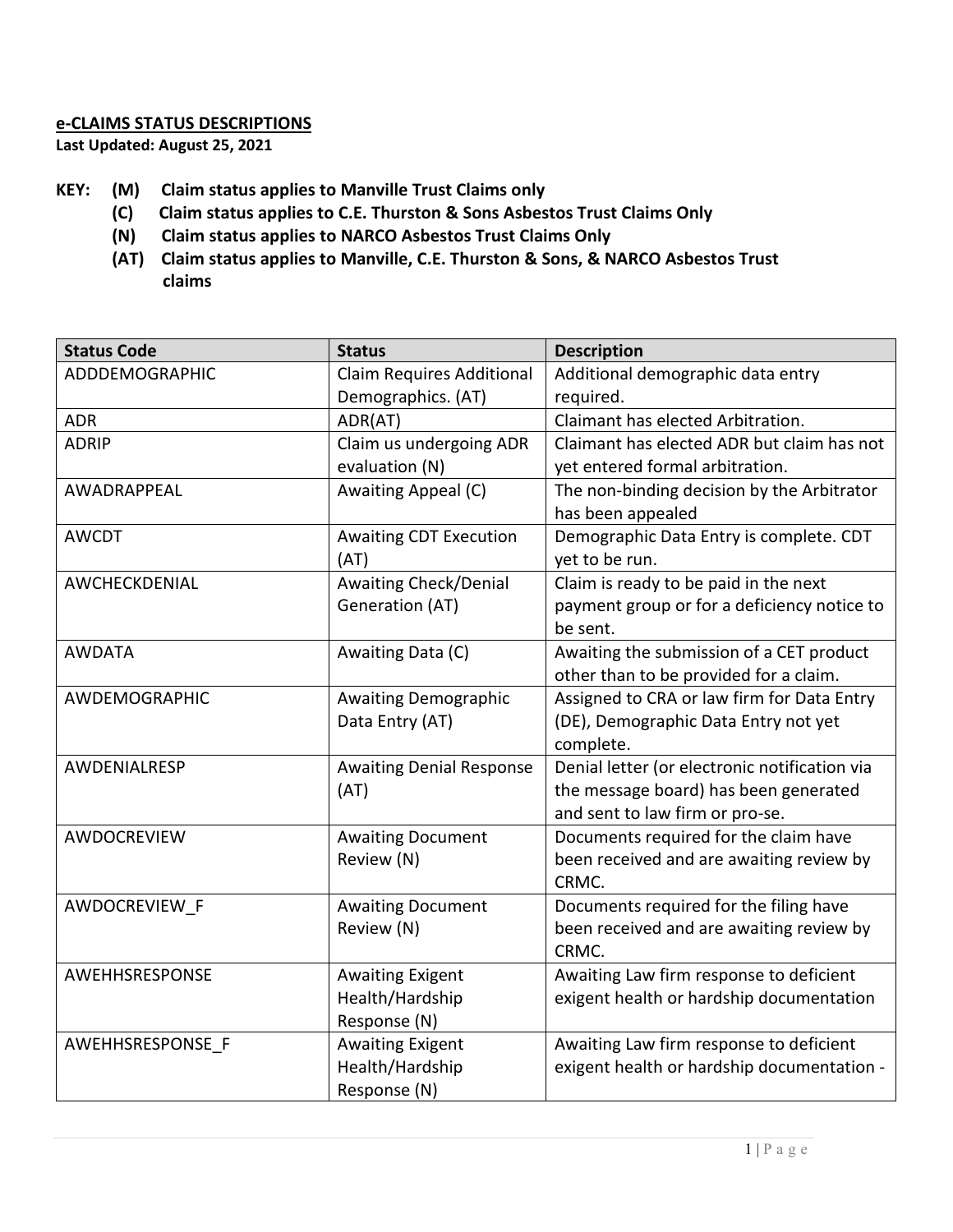| AWEHHSREVIEW        | <b>Awaiting Exigent</b>         | Claimant has elected EH or HS review on     |
|---------------------|---------------------------------|---------------------------------------------|
|                     | Health/Hardship Review          | their claim form and is undergoing that     |
|                     | (N)                             | review.                                     |
| AWEHHSREVIEW F      | <b>Awaiting Exigent</b>         | Claimant has elected EH or HS review on     |
|                     | Health/Hardship Review          | their claim form and is undergoing that     |
|                     | (N)                             | review.                                     |
| AWEXPDOCREQUEST     | <b>Awaiting Exposure</b>        | Letter is queued for printing and sending   |
|                     | Document Request (C)            | requesting exposure site documentation.     |
| AWEXPDOCSUBMISSION  | <b>Awaiting Exposure</b>        | A claim has been filed but site information |
|                     | Document Submission (C)         | has not yet been provided.                  |
| AWEXPREVIEW         | <b>Awaiting Exposure Review</b> | Claim is awaiting exposure review by        |
|                     | (N)                             | CRMC.                                       |
| AWEXPREVSUBMISSION  | <b>Awaiting Exposure Review</b> | Claim is awaiting the submission of an      |
|                     | Submission (N)                  | exposure review by CRMC.                    |
| <b>AWHOLDRES</b>    | Awaiting Hold Resolution        | A hold has been placed on a claim that      |
|                     | (AT)                            | must be resolved before additional          |
|                     |                                 | processing can take place. Only CRMC        |
|                     |                                 | users may add or remove a hold.             |
| <b>AWLITIGATION</b> | Awaiting Litigation (C)         | Claimant has stated they will be pursuing   |
|                     |                                 | litigation.                                 |
| AWOFFERFUNDING      | <b>Awaiting Offer Funding</b>   | Claim has been submitted but the Trust      |
|                     | (AT)                            | does not have necessary funds to extend an  |
|                     |                                 | offer.                                      |
| AWOFFERRESP         | <b>Awaiting Offer Response</b>  | E-offer, check, or release has been         |
|                     | (AT)                            | generated and sent to law firm or pro-se.   |
| AWPELREVIEW         | Awaiting Pre-established        | A potential PEL claim has been submitted    |
|                     | Liquidated (PEL) Claim          | and is awaiting review by Honeywell.        |
|                     | Review (N)                      |                                             |
| AWPEUREVIEW         | Awaiting Pre-established        | A potential PEU claim has been submitted    |
|                     | Unliquidated (PEU) Claims       | and is awaiting review by Honeywell.        |
|                     | Review (N)                      |                                             |
| AWPEUREVIEW F       | Awaiting Pre-established        | A potential PEU claim has been submitted    |
|                     | Unliquidated (PEU) Claim        | and is awaiting review by Honeywell.        |
|                     | Review by Honeywell. (N)        |                                             |
| <b>AWPROBATE</b>    | Awaiting Probate (N)            | Claim awaiting expiration of probate hold   |
|                     |                                 | removal.                                    |
| AWPROBATEDOC        | Awaiting the submission         | Evidence is required to establish a longer  |
|                     | of proof that probate is        | offer expiration period.                    |
|                     | unresolved (N)                  |                                             |
| AWPROBATEDOCREVIEW  | Awaiting facility review of     | CRMC is in the process of reviewing         |
|                     | probate documentation.          | documentation in support of unresolved      |
|                     | (N)                             | probate.                                    |
| <b>AWRCT</b>        | Awaiting Re-cat (AT)            | Re-categorization has been requested,       |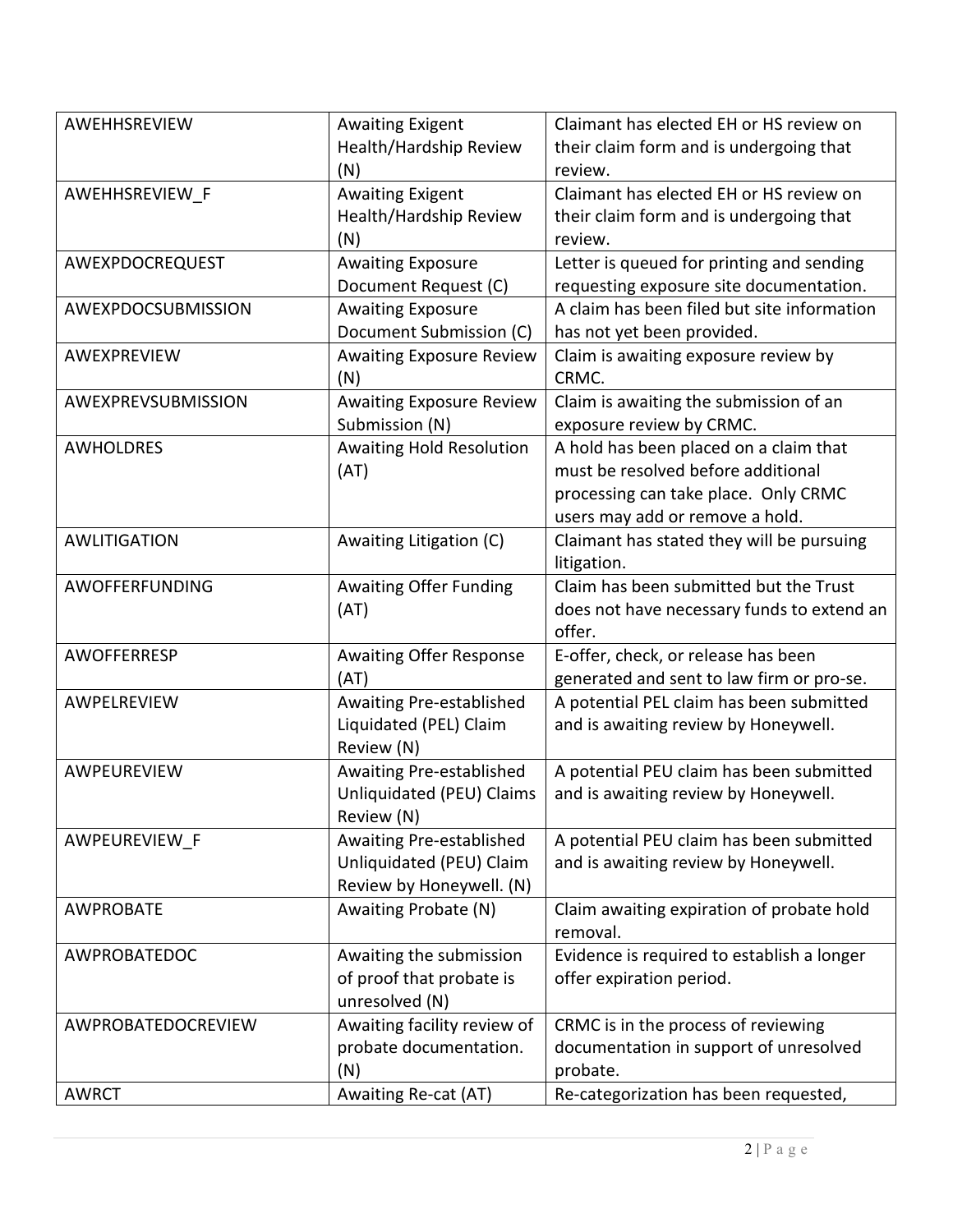|                         |                                  | awaiting a new medical review by CRMC.       |
|-------------------------|----------------------------------|----------------------------------------------|
| AWRCTEXPREVIEW          | <b>Awaiting Re-cat Exposure</b>  | Re-categorization has been requested,        |
|                         | Review (N)                       | awaiting a new exposure review by CRMC.      |
| AWRCTEXPREVSUBMISSION   | <b>Awaiting Re-cat Exposure</b>  | Re-categorization has been requested,        |
|                         | Review (N)                       | awaiting a new exposure review by CRMC.      |
| AWRCTSUBMISSION         | Awaiting Re-cat                  | Re-categorization (CDT or rely on MV) has    |
|                         | submission (AT)                  | been run and saved but not yet submitted.    |
| AWRELEASEOFFGEN         | Awaiting Release Offer           | Pending release generation.                  |
|                         | Generation (AT)                  |                                              |
| AWRELEASERESP           | <b>Awaiting Release</b>          | Law firm generated the electronic release    |
|                         | Response (AT)                    | from e-Claims and CRMC is waiting for the    |
|                         |                                  | signed release to be returned.               |
| AWSOLDOCREVIEW          | <b>Documents Under Review</b>    | CRMC reviewing documents in connection       |
|                         | (N)                              | with Supplemental Notice of NARCO            |
|                         |                                  | Asbestos Trust Filing Deadlines.             |
| <b>AWSOLREVIEW</b>      | Awaiting SOL Review (N)          | The claim needs to be reviewed for Statute   |
|                         |                                  | of Limitations.                              |
| AWSUBMISSION            | <b>Awaiting Submission (AT)</b>  | CDT has been run and saved but not yet       |
|                         |                                  | submitted.                                   |
| AWTRUSTEXPREVIEW        | <b>Awaiting Exposure Review</b>  | The claim must be reviewed by the Trust.     |
|                         | by the Trust (M, C)              |                                              |
| <b>CLAIMDEFERRED</b>    | Deferred by Law Firm (AT)        | The law firm has requested claim deferral.   |
| <b>COCDOCREVIEW</b>     | Certificate of Capacity          | Awaiting Document Review of Certificate of   |
|                         | Document Review (N)              | Capacity document                            |
| <b>COCEXPECTINGDOCS</b> | <b>Expecting Certificate of</b>  | Awaiting Certificate of Capacity Submission  |
|                         | <b>Capacity Document</b>         |                                              |
|                         | Submission (N)                   |                                              |
| COCEXPECTINGDOCSPOST    | Awaiting Certificate of          | Awaiting Certificate of Capacity Submission  |
|                         | <b>Capacity Submission after</b> |                                              |
|                         | offer (N)                        |                                              |
| <b>COCDOCREVIEWPOST</b> | Awaiting Review of               | Awaiting Document Review of Certificate of   |
|                         | Certificate of Capacity          | Capacity document                            |
|                         | document after offer (N)         |                                              |
| <b>DEACTIVATED</b>      | Deactivated (M, C)               | Law Firm/Claimant did not respond to offer   |
|                         |                                  | or denial within the specified timeframe.    |
| <b>DEFERRED</b>         | Deferred (AT)                    | CRMC has completed its review of the claim   |
|                         |                                  | and is awaiting review by the Trust.         |
| <b>DELETED</b>          | Deleted (AT)                     | Filing has been deleted.                     |
| <b>DELETEDPEL</b>       | Pre-established claim            | Honeywell has completed their review of      |
|                         | denied by Honeywell (N)          | the PEL claim and determined it cannot be    |
|                         |                                  | processed.                                   |
| ELECTIONCLARIFICATION   | <b>Claim Election</b>            | A clarification regarding the claim election |
|                         | Clarification (N)                | is required from the filing party.           |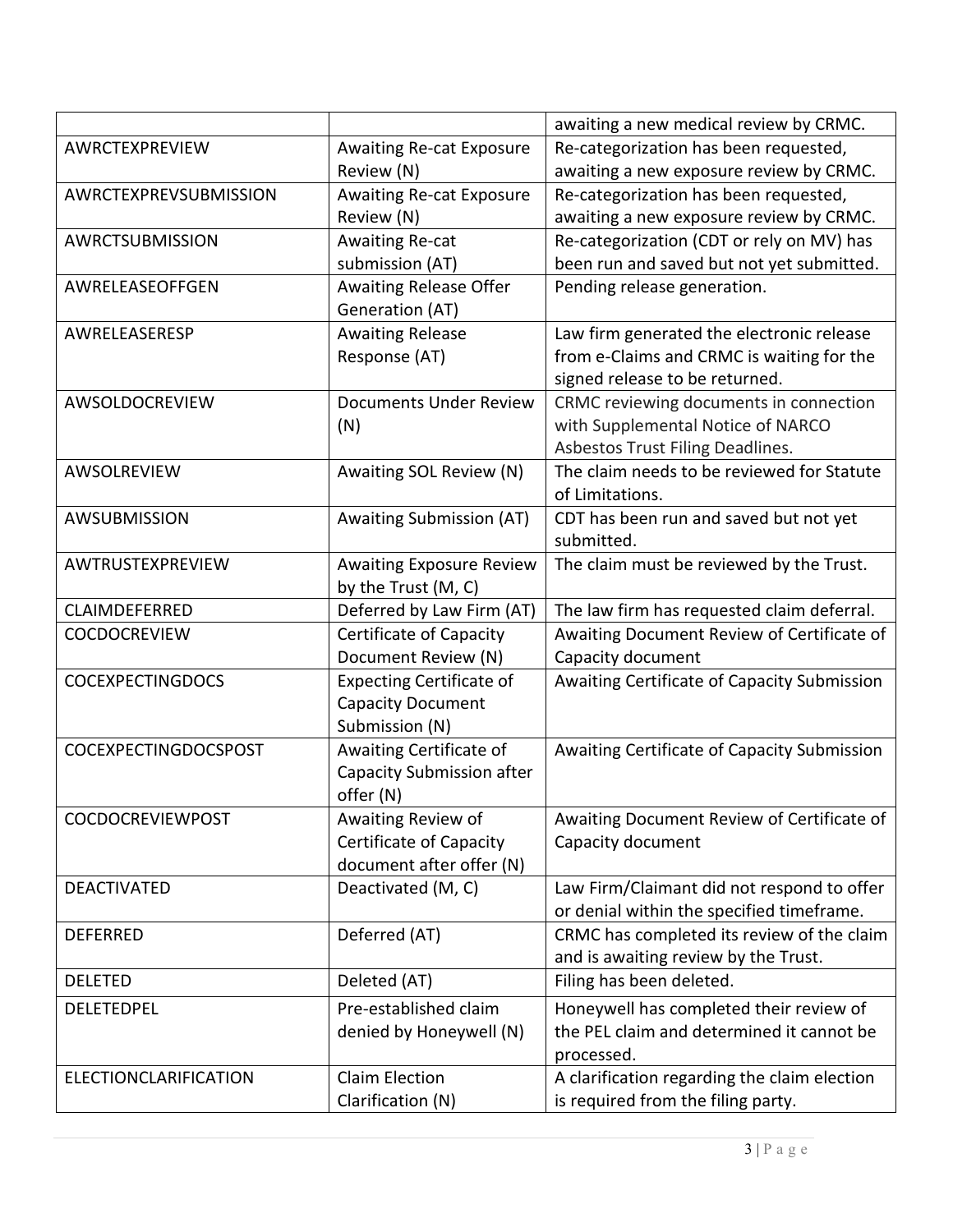| <b>EXPECTINGDOCS</b>      | <b>Expecting Document</b><br>Submission (AT)                                                | Law firm has entered the demographic<br>information and CRMC awaits the required<br>documents so the review process can<br>continue.      |
|---------------------------|---------------------------------------------------------------------------------------------|-------------------------------------------------------------------------------------------------------------------------------------------|
| EXPECTINGDOCSCLM          | Expecting Docs (N)                                                                          | Law firm has entered the demographic<br>information and CRMC awaits<br>the documents so the review process can<br>continue.               |
| <b>FIRMRESPONSE</b>       | Honeywell requires<br>information to settle the<br>claim(N)                                 | The firm has been notified that they need<br>to contact MWE to discuss their pre-<br>established claim.                                   |
| IE                        | Individual Evaluation (M)                                                                   | Claim awaiting IE.                                                                                                                        |
| <b>IRAFFDOCREVIEW</b>     | Awaiting document<br>review of the 'IR<br>Affirmation of Counsel'<br>(NAR-IR Doc Aff) (N)   | A document has been received and is in the<br>review process.                                                                             |
| <b>IRAFFEXPECTINGDOCS</b> | Awaiting the 'IR<br>Affirmation of Counsel'<br>(NAR-IR Doc Aff) form<br>Submission (N)      | Claim awaiting submission of document.                                                                                                    |
| IRPOC_SUP_LETTER          | Awaiting IR POC Support<br>Letter Generation (N)                                            | Claim awaiting generation of letter to paper<br>filer.                                                                                    |
| <b>IRPOC SUPPORT</b>      | Certain claim form<br>allegations unsupported<br>by evidence provided (N)                   | Certain IR claim form allegations are<br>unsupported. The filer may elect to<br>continue with the review or upload<br>additional support. |
| <b>IRQCTESTING</b>        | IR claim valuation<br>undergoing internal<br>quality control checks. (N)                    | Claim awaiting internal quality control.                                                                                                  |
| <b>IR QUEUE</b>           | Claim is awaiting<br>Individual Review (N)                                                  | Claim awaiting IR.                                                                                                                        |
| <b>IRSUBMISSION</b>       | Claim is undergoing IR<br>valuation. (N)                                                    | Claim is undergoing IR review.                                                                                                            |
| <b>IRVALREVIEW</b>        | Claim is assigned to<br>reviewer for IR valuation.<br>(N)                                   | Claim awaiting IR.                                                                                                                        |
| <b>OFFERSUSPENSION</b>    | Offer Suspension (AT)                                                                       | Offer withheld due to law firm suspension.                                                                                                |
| <b>OHDOCREVIEW</b>        | Awaiting Review of Ohio<br><b>Bureau of Workers</b><br><b>Compensation Document.</b><br>(N) | A document has been received and is in the<br>review process.                                                                             |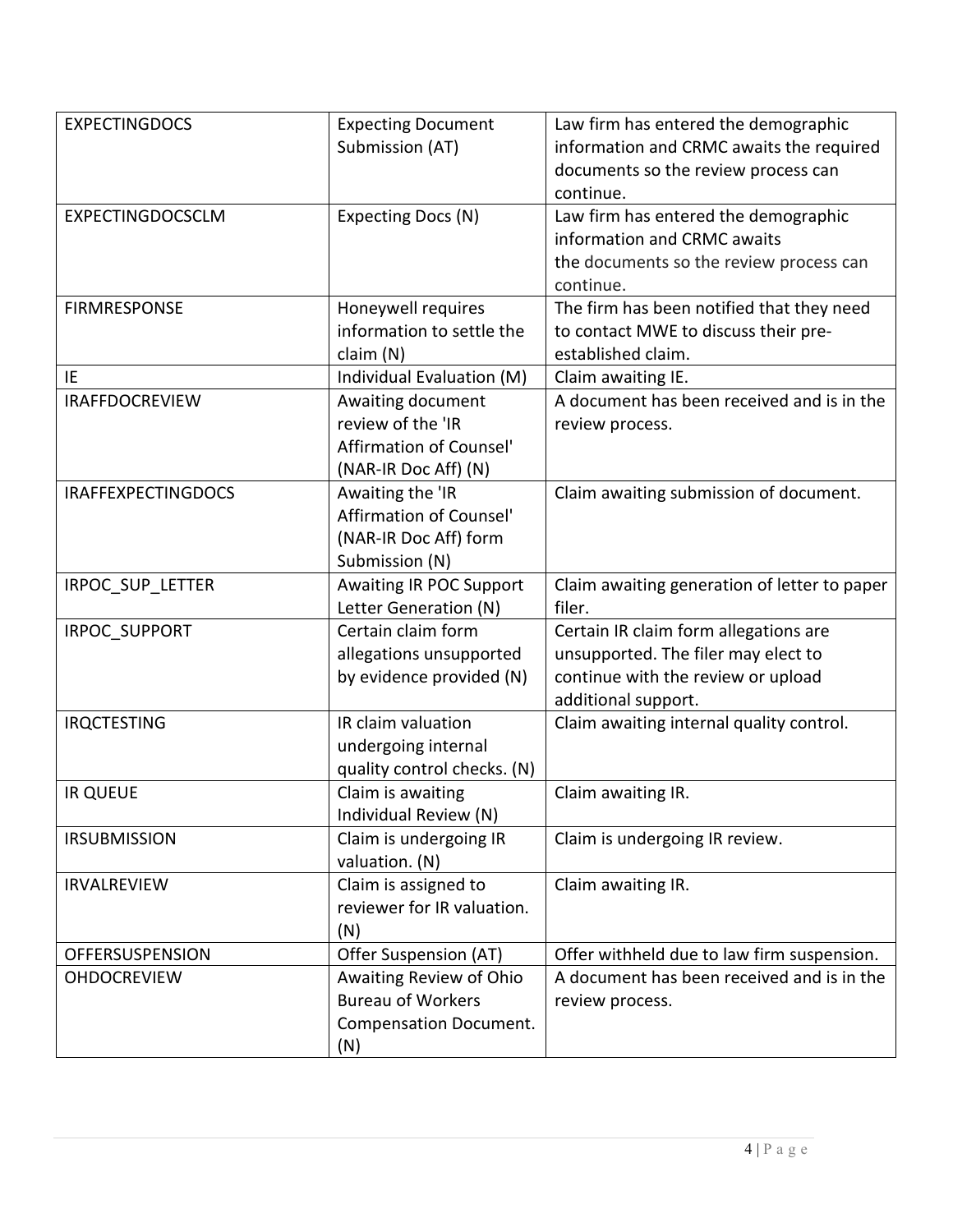| <b>OHEXPECTINGDOCS</b>   | <b>Expecting Document from</b><br>Subrogation Unit at Ohio | Awaiting submission of document satisfying<br>the Trust that the state has no lien on the |
|--------------------------|------------------------------------------------------------|-------------------------------------------------------------------------------------------|
|                          | <b>Bureau of Workers</b>                                   | claim.                                                                                    |
|                          | Compensation (N)                                           |                                                                                           |
| PENDINGPAYMENT           | Pending Payment (AT)                                       | Law firm or pro-se has accepted e-offer or                                                |
|                          |                                                            | submitted a release. Claim has yet to be                                                  |
|                          |                                                            | paid.                                                                                     |
| <b>PRERCT</b>            | Pre Re-cat (AT)                                            | Law firm or claimant has selected re-                                                     |
|                          |                                                            | categorization. System is waiting for the                                                 |
|                          |                                                            | law firm or CRMC (for a paper or pro-se                                                   |
|                          |                                                            | filer) to select the "to CRMC for processing"                                             |
|                          |                                                            | option on the claim page.                                                                 |
| <b>QCEXTESTING</b>       | QC Exposure Testing (N)                                    | Law firm has submitted the necessary                                                      |
|                          |                                                            | documents and the claim is ready or in the                                                |
|                          |                                                            | process of exposure QC Testing.                                                           |
| <b>QCRCTEXTESTING</b>    | QC Exposure Testing (N)                                    | Law firm has submitted the necessary                                                      |
|                          |                                                            | documents and the claim is ready or in the                                                |
|                          |                                                            | process of exposure QC Testing.                                                           |
| <b>QCTESTING</b>         | QC Testing (AT)                                            | Law firm has submitted the necessary                                                      |
|                          |                                                            | documents and the claim is ready or in the                                                |
|                          |                                                            | process of Quality Control Testing.                                                       |
| <b>RCTEXPECTINGDOCS</b>  | <b>Re-cat Expecting</b>                                    | H-Filer has changed claim data so                                                         |
|                          | <b>Document Submission</b>                                 | documents are required.                                                                   |
|                          | (AT)                                                       |                                                                                           |
| <b>REVIEWSUBROGATION</b> | Review claim for                                           | Claim matches to one of the names on the                                                  |
|                          | subrogation (N)                                            | list received from the Rawlings Law Firm on                                               |
|                          |                                                            | behalf of several health insurance                                                        |
|                          |                                                            | carriers.                                                                                 |
| <b>STTLAWPAYMENT</b>     | <b>Awaiting Payment (AT)</b>                               | Offer has been accepted, claim is in the                                                  |
|                          |                                                            | period during which law firm can 'cancel'                                                 |
|                          |                                                            | the acceptance.                                                                           |
| <b>STTLDPD</b>           | Settled Paid (AT)                                          | Check or EFT has been issued (h-filers), or                                               |
| <b>TRSTREV</b>           |                                                            | check cashed (paper filers, pro-se).                                                      |
|                          | Trust Review (N)                                           | The claim is awaiting review by the<br>Trustees.                                          |
| TRSTREV F                | Trust Review (N)                                           | The claim is awaiting review by the                                                       |
|                          |                                                            | Trustees.                                                                                 |
| TRSTREV COC              | Trust Review COC (N)                                       | The COC is being reviewed by the Trust.                                                   |
| TRSTREV COCF             | Trust Review COC - Pre-                                    | The COC is being reviewed by the Trust.                                                   |
|                          | Process(N)                                                 |                                                                                           |
| TRSTREV COCPOST          | Trust Review COC - After                                   | The COC is being reviewed by the Trust.                                                   |
|                          | offer(N)                                                   |                                                                                           |
| TRSTREV COCPRE           | Trust Review COC - Pre                                     | The COC is being reviewed by the Trust.                                                   |